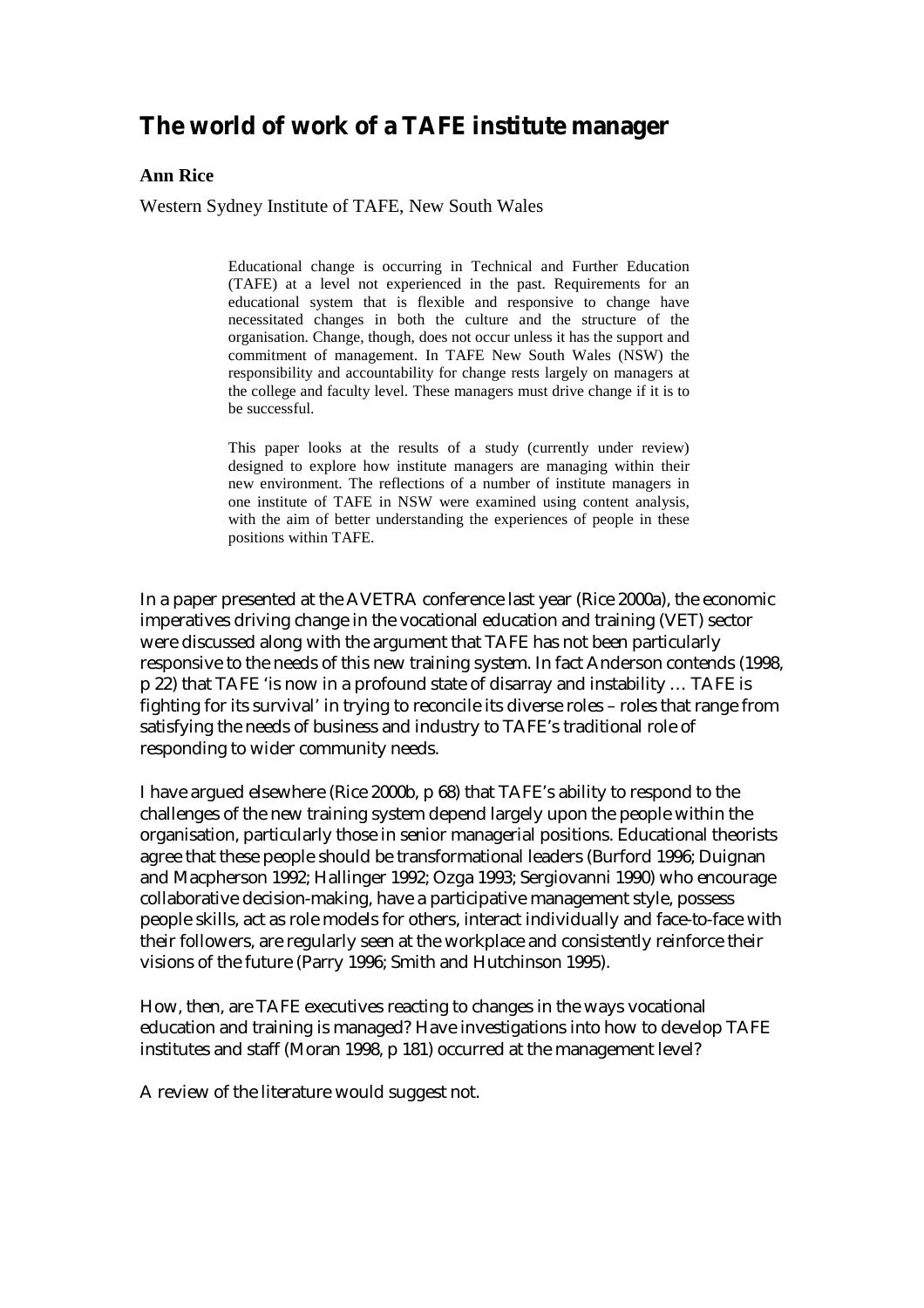# **The literature**

A review of seven years of vocational education research by John Stevenson (2000) uncovers no research specifically directed at TAFE managers and how they are adjusting to this era of change. An American study by Finch et al (1991) into the leadership behaviours of successful vocational education administrators determined that 'they are faced with complex and difficult challenges and apply their skills, knowledge and experience to deal with them', but 'although there are a number of vocational education administrators across the United States who are quite successful, a certain segment of the administrator population may be only marginally qualified or less than adequately prepared for their current jobs' (1991, p 31).

The theme of professional development for vocational education practitioners has been developed by a number of researchers, including Simons and Harris, who recognise the significance of professional development in helping staff in vocational education and training 'cope with the increasing complexity, ambiguity and uncertainty of their working world' (1998, p 155). Mageean's study of the continuing education needs of academic and senior college staff in TAFE concluded that, while all staff will continually face new situations and will need to be prepared for them, 'staff development for senior staff was often overlooked or needed to be too specialised to fit into the usual TAFE staff development programs' (1987, p 27).

Lundberg, in his work on the impact of the training reform agenda on TAFE managers, recognised that these managers 'have a key role in the success or failure of the management of change [but] arguably, their voices have not been permitted to influence the change process sufficiently to date' (1996, p 6). In Lundberg's study, two of the major issues the managers felt impacted on their managerial responsibilities were management of the change itself and staff development.

In the United States a research study of 69 vocational administrators in 12 states revealed the importance of on-the-job experiences for the leadership development of administrators (Hopkins et al 1998). Their contention was that 'the need for high quality leadership in vocational education is certainly as critical today as it has ever been. (In fact) some would argue that with the major education reform currently underway, quality leadership is even more important that at any time in the past' (1998, p 52).

While there has been a growing amount of research into school educators and administrators, Dinham et al (2000, p 3) argue that 'the 'middle manager' level in schools has received far less attention'. The crucial role played by middle managers, though, in operationalising educational change was identified in this study along with the problems associated with the demands the position makes on these leaders. The work by Dinham et al (2000) concluded that (in relation to school Heads of Department):

- there was a need for ways to identify and nurture potential leaders;
- working with others was the most enjoyable aspect of the educational administrator's day;
- the lack of time available compromised the ability to complete core business requirements;
- there was a need to reduce aspects of administration;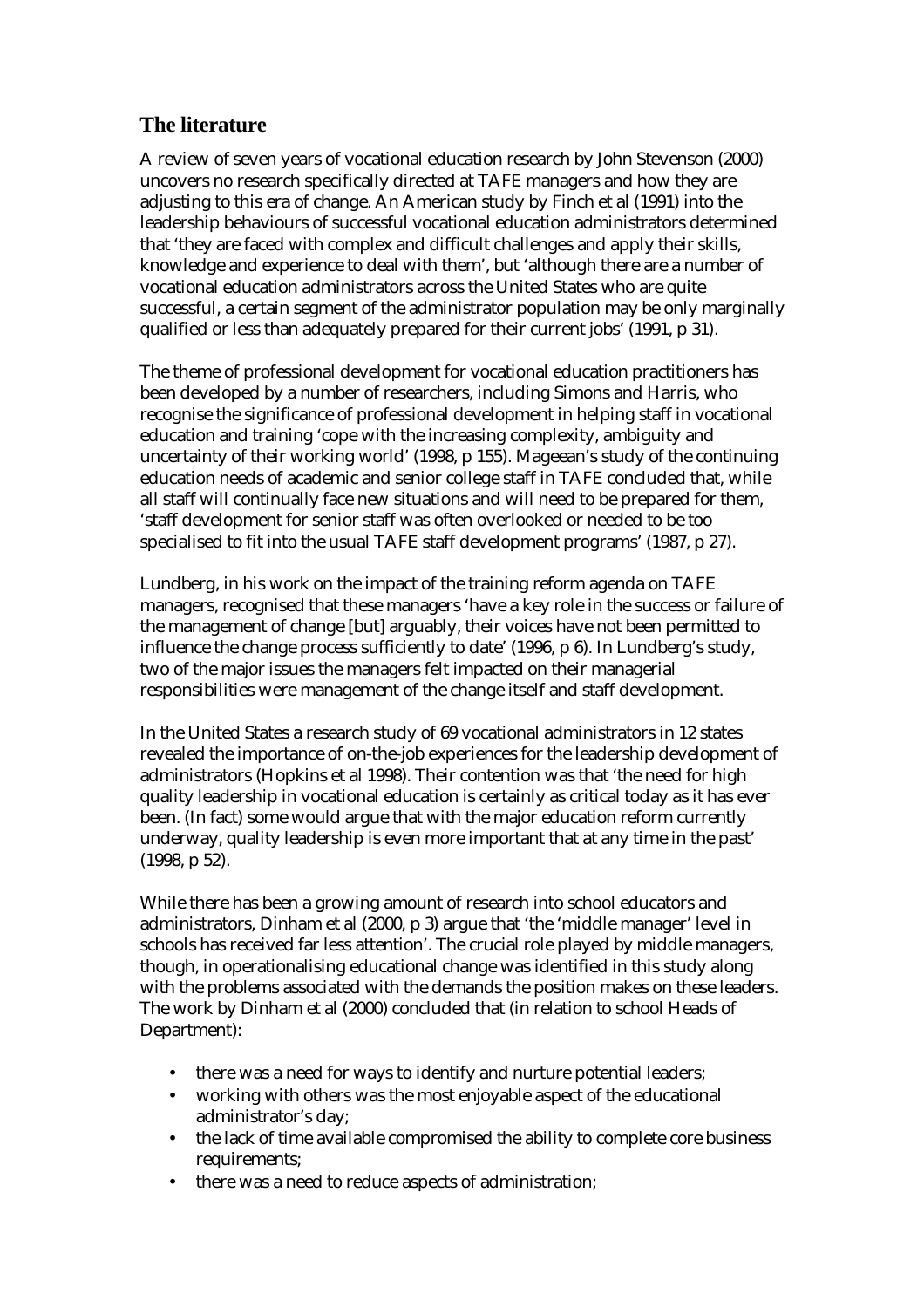- the managers require formal preparation for their role as well as individually tailored and packaged professional development programs grounded in an experiential problem solving framework; and
- there was a need to determine where the next generation of leaders would come from, given that many Heads of Department do not aspire to promotions positions.

There is an obvious lack of relevant literature on the role TAFE managers are playing in the move to a more flexible, responsive and competitive vocational education and training system, although it is refreshing to see that the National Centre for Vocational Education Research (NCVER) has, amongst its current research priorities, an examination of management and leadership in VET. The research being reported by Ian Falk at this AVETRA conference will also assist in addressing this gap in the research.

# **Project aim**

The lack of research into how TAFE is being managed and how TAFE managers are coping within their new environment thus prompted this study, along with a need to understand the 'world of work' of TAFE institute managers (IMs). It was decided to concentrate, for the purposes of this study, on those IMs within TAFE who supervise, either directly or indirectly, teaching staff.

The research design, following that devised by Dinham et al (2000), was guided by the following questions:

- 1. Why do IMs aspire to the position?
- 2. How well are IMs prepared for the role?
- 3. What are the elements of IMs' workloads?
- 4. What do IMs like most and least about their work?
- 5. How would IMs prefer to allocate their time and effort?
- 6. How do IMs develop their leadership style?
- 7. How do IMs contribute to college and institute decision-making?
- 8. What are the professional development needs of IMs and how are these being addressed?
- 9. What are the future aspirations of IMs?

# **Method**

The purpose of this study was to examine the world of work of the TAFE IM by gathering information from these managers in relation to how they perceived their work, development and future in the TAFE system.

The qualitative paradigm was considered appropriate for the study because it allowed an interpretation of the world of work according to the views and experiences of the IMs (Merriam 1988). Within this paradigm, elements of Strauss and Corbin's grounded theory approach were used to analyse and categorise data (1990).

Nine of the thirteen IMs approached volunteered to be interviewed. They represented five different colleges and one institute office, and a response rate of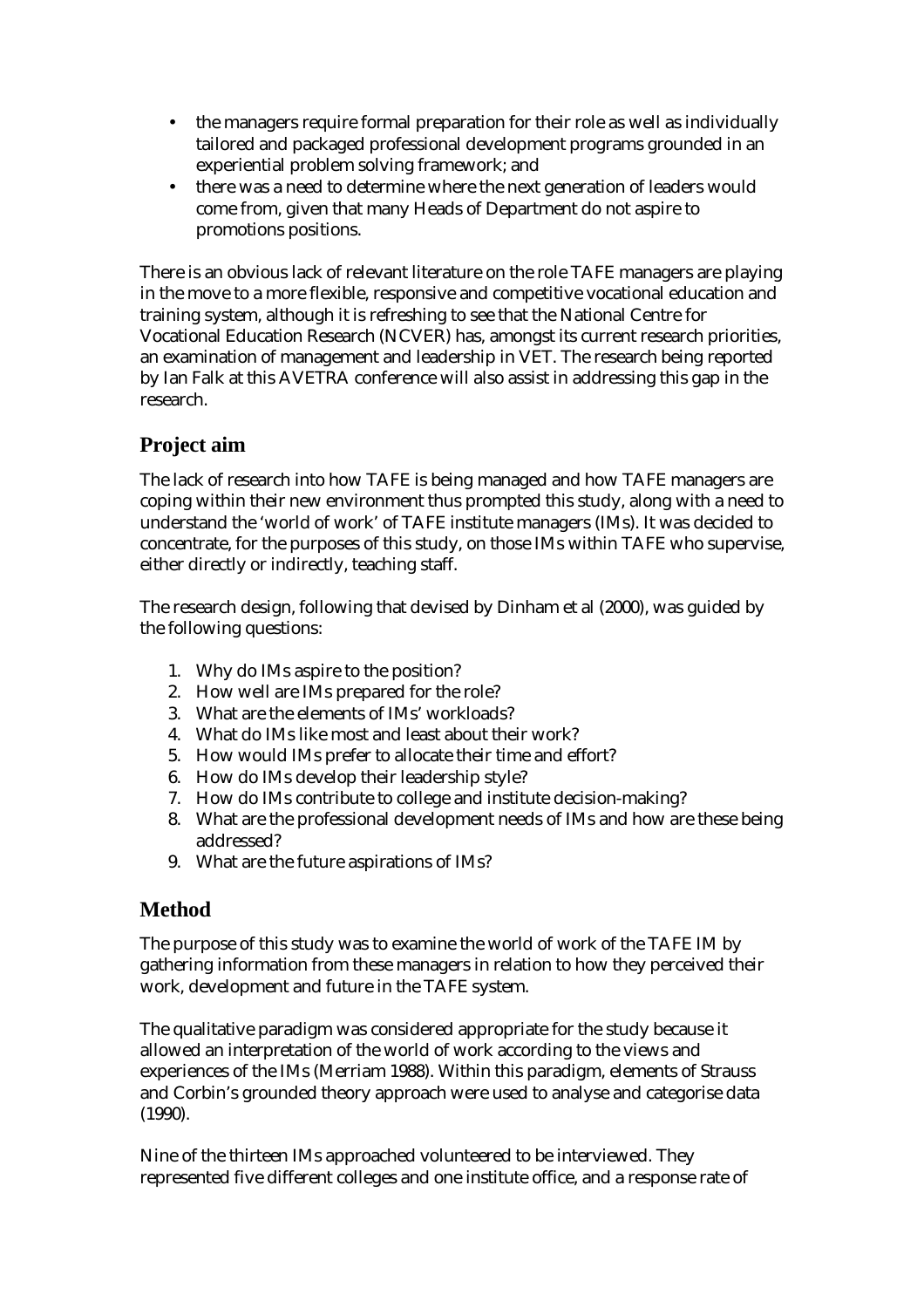64%. Of these nine managers, five were female and four were male. These participants were interviewed using an interview schedule devised by Dinham et al (2000) that had been modified to suit the TAFE environment. This interview schedule contained both demographic and open-ended questions designed to obtain the perceptions of the people being interviewed. Interviews were conducted over the phone, usually in the evening. Notes, including direct quotations, were recorded on individual interview schedules.

Data analysis resulted in a number of categories being developed from a process of open coding (Strauss and Corbin 1990) and followed closely the questions on the interview schedule.

# **Summary of research findings**

The results of the study have been reduced to point form for the purposes of this paper. For interest, one quote from a participant has been added to each section of the results.

## **Becoming an institute manager**

The main reasons given for becoming an IM were:

- the challenge of the role (5 IMs from 9)
- ambition and personal growth (5)
- to influence change and policy (5)

'I wanted to make a difference to myself and the strategic direction of the college'

## **Major influences on seeking to be an institute manager**

- other IMs or senior staff (6)
- negative role models (3)
- previous acting opportunities in the position (3)

'I had a college director who encouraged and supported and developed (my) confidence'

#### **Preparation for the role of institute manager**

When asked if they felt prepared for their first role as an IM the responses were:

- prepared (4)
- unprepared or only partly prepared (5)

'I didn't receive any kind of formal preparation'

The preparation the IMs received for their role basically fell into:

- self initiated preparation (6)
- learned on the job (4)
- internal staff developments (4)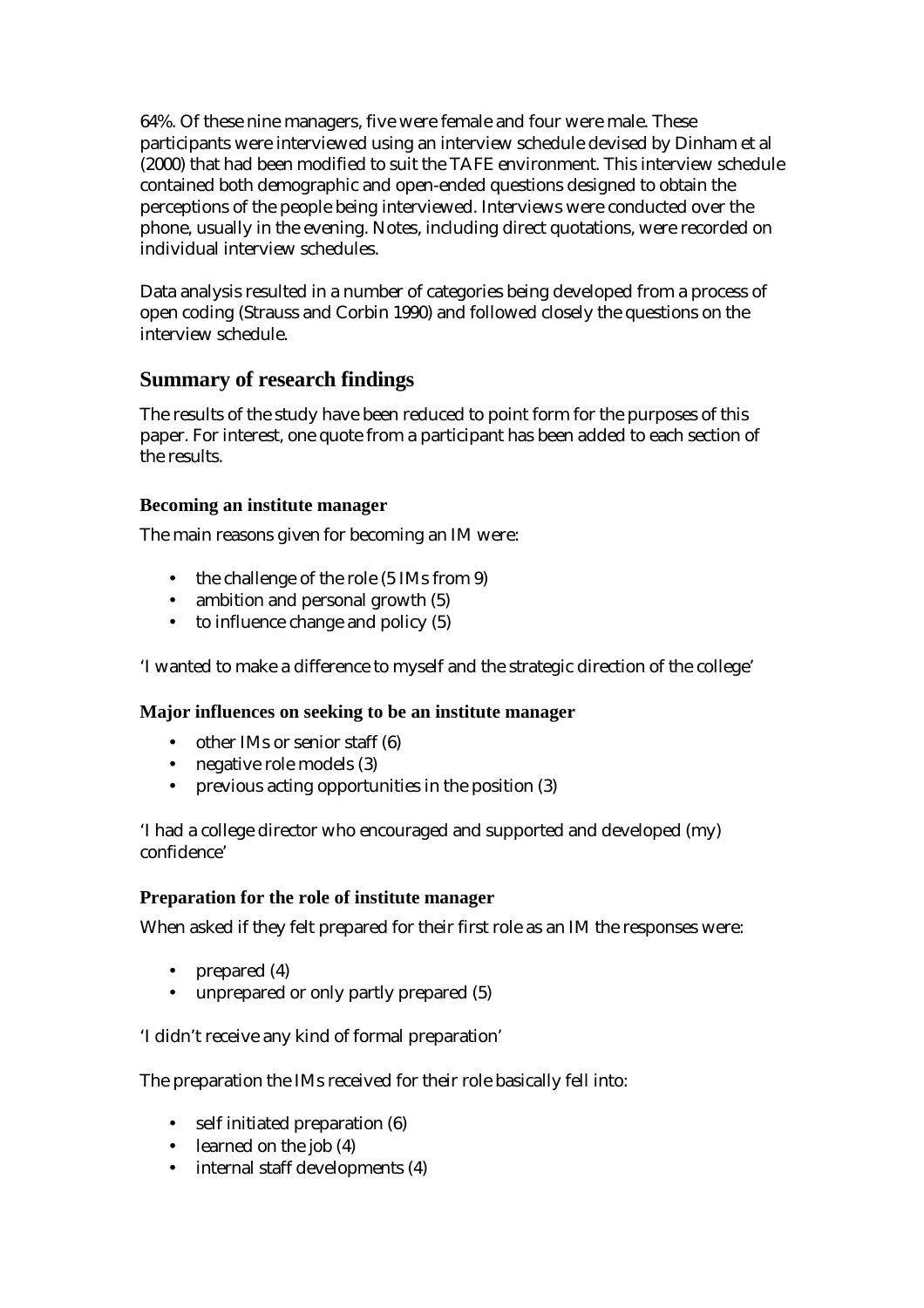'Privately I prepared myself very well'

#### **Matching expectations**

- did not match expectations (4)
- expectations met (3)
- changes in role meant that expectations no longer met (2)

'I'm not sure I had an expectation. I hoped to be able to make a positive difference in the role. Sometimes I feel I do, often not because of the structural impediments'

#### **The best aspects of being an institute manager**

- being in current position and working with associated staff (5)
- ability to influence outputs and change (4)
- flexibility and variety in job (2)

'I feel that I can make some things happen'

#### **The worst aspects of being an institute manager**

- lack of power in decision-making process (4)
- insecurity, uncertainty and lack of consistency in TAFE (4)
- frustrations of the job (4)
- lack of time to do the job (3)

'In some ways the frustrating thing – the battle – with all jobs is that you've never got total autonomy'

#### **Elements of workload of the institute manager**

- meetings (9)
- communications, especially emails (7)
- dealing with teaching sections (4)
- strategic work (4)
- educational development (3)

'I get 20 to 30 e-mails a day plus paperwork through the mail and there's the telephone voicemail'

#### **Preferred workload of the institute manager – redesigning the role**

When asked how they would prefer to spend their day the responses included:

- more time spent working with teaching sections (4)
- time to build the core business (4)
- more time on strategic issues (3)

'We carry a constant load of problems you know are never going to go away... I would like more closure on more of the things I deal with'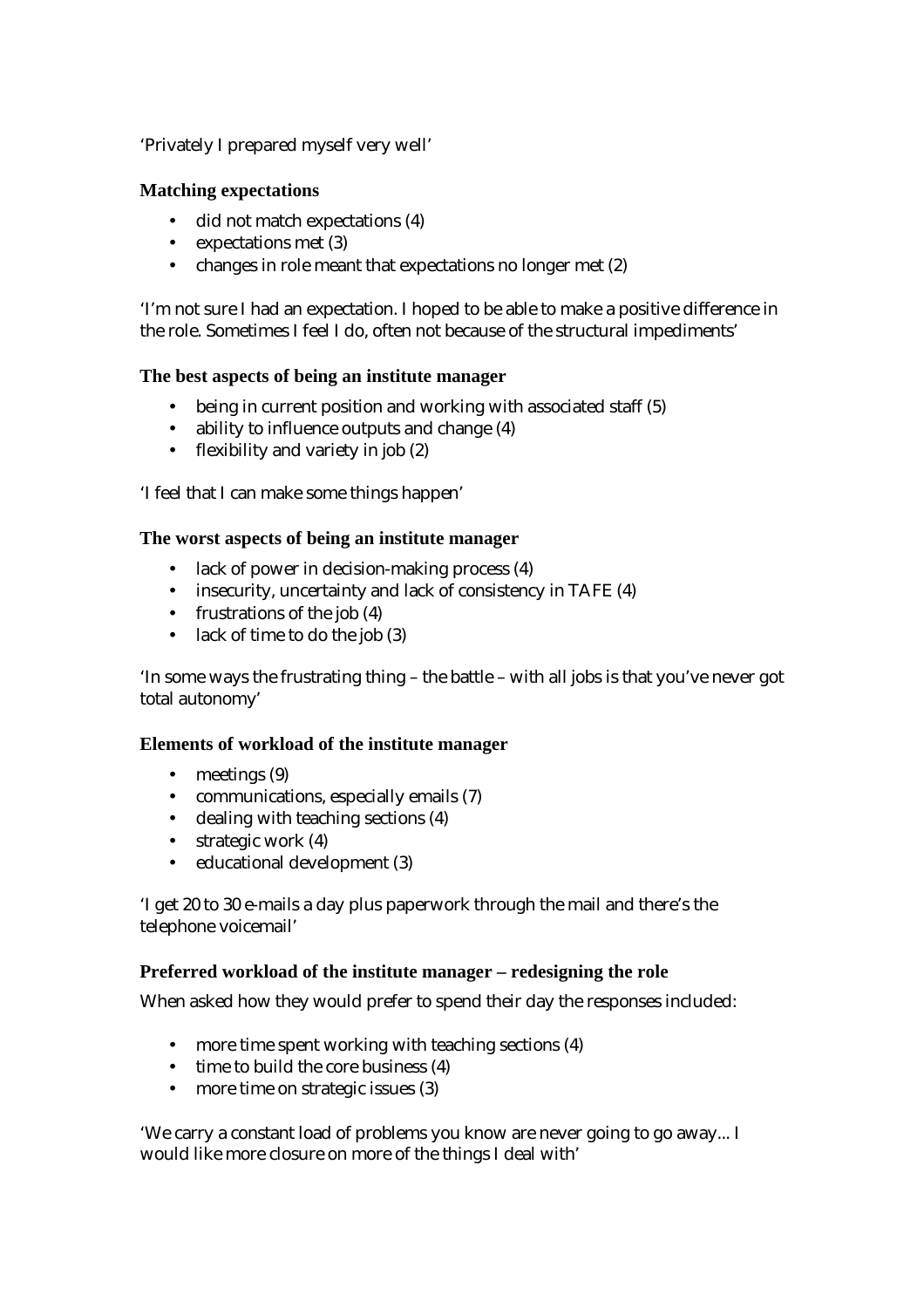# **Personal leadership style**

Participants described their own leadership style as:

- participative or consultative (5)
- situational (4)

'I respect (the staff) because they're good people. They have the ability. I offer advice and direction. There is mutual respect'

#### **Influences on and development of leadership style**

- IMs previously worked with (5)
- positive role models (3)
- negative role models (3)

'There were things about his style I had problems with but he was a thoroughly decent human being as well as a manager. This (was) more important than management triumphs'

#### **Current involvement in decision-making, leadership and change**

- total or considerable involvement in college decision-making (9)
- very involved in Institute decision-making (1)

'I don't personally have the influence. I'm not seen as a major decision-maker'

#### **Preferred involvement in decision-making, leadership and change**

• more involvement wanted in Institute decision-making (9)

'I'm frustrated that (changes) take so long. Decisions have to go through this process. They talk about it but nothing ever changes'

#### **Professional development needs**

- leadership and management issues (5)
- developments and directions in TAFE/vocational education and training (3)
- finance training (3)

'There's not an area where I don't need development'

#### **How the professional development needs are being met**

- needs not being met (5)
- uncertain if needs are being met (2)
- needs being met through self-initiated, informal, on-the-job training (2)

'No, they are not being met. Staff development is inappropriate and out of date'

#### **Perceived future in education**

- remain in current role (6) (of these, 5 see it as their preferred future)
- leave TAFE (2) (not their preferred future)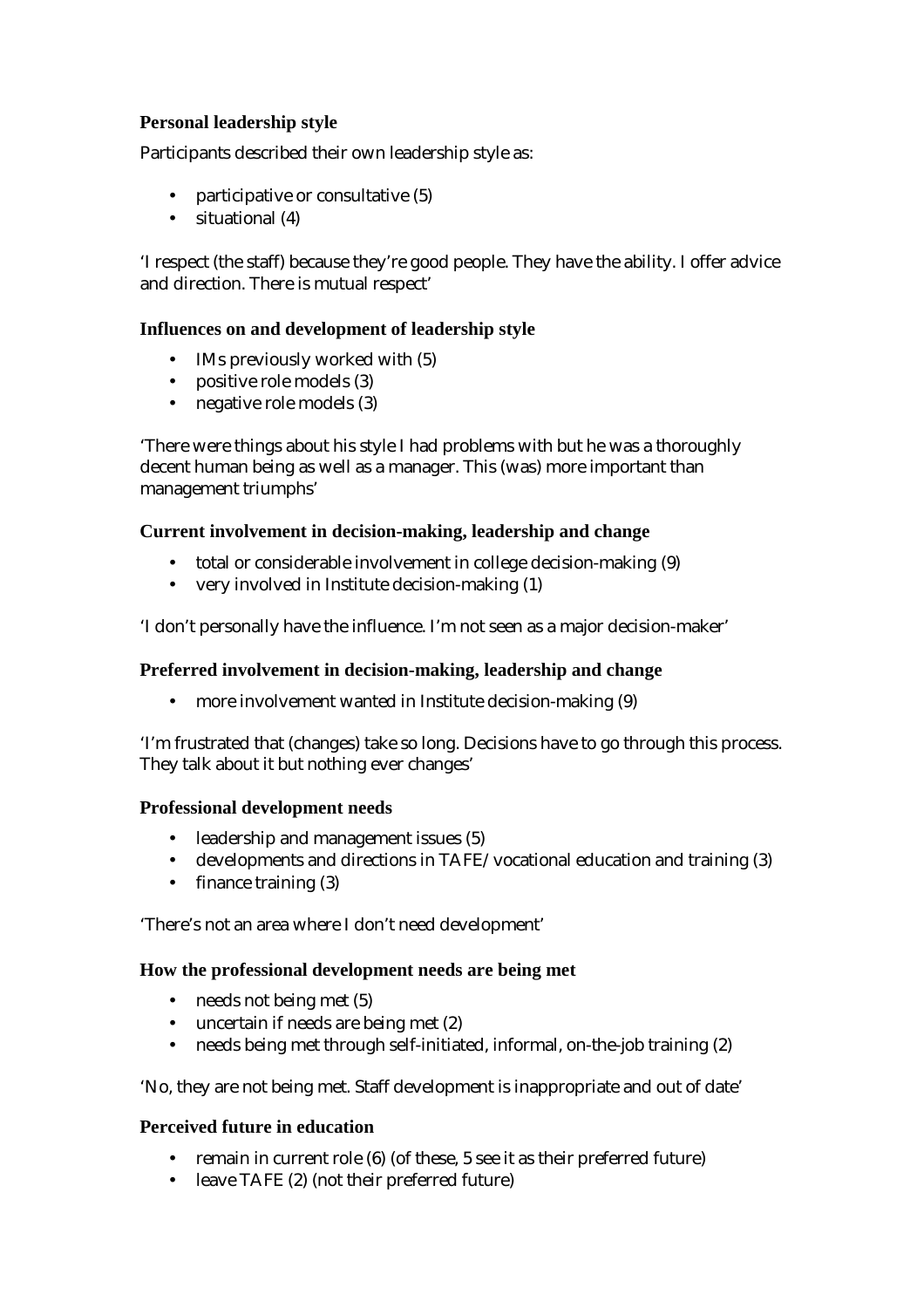• college director's position preferred (1)

'I view the future bleakly. (TAFE) will be pared down. I'm quite disenchanted at the moment'

# **Recommendations**

The aim of this study was to present the thoughts of a group of IMs in TAFE. It was not to generalise to another time or place. There is no claim that the IMs interviewed for this study are representative of IMs or middle managers in TAFE specifically or vocational education and training generally.

## **On becoming an institute manager**

Career development for the IMs should be considered and planned for. The abilities of the IMs should be identified, their preferences determined and training and development experiences provided that will align the skills of the IMs with the future needs of the organisation. It is also important that aspiring IMs are considered in this career planning, with opportunities for them to be developed into future, vacant IM positions.

## **Preparation for the role**

Along with the need for career planning and development there also appears to be a need for experience in the IM position for aspiring IMs. This could be provided by rotating different people through acting experiences in the various positions, or could take the form of passing information on through a mentoring program married with formal development programs.

## **Performing the role**

To successfully lead change in TAFE, managers must consolidate their relationships with Head Teachers and other staff in teaching sections while exploring avenues for growth and innovation in educational leadership. Having the time to satisfy these requirements of their positions is of paramount importance. Of equal importance is the necessity for the IMs to have the authority, influence and power to make and take decisions that will allow them to fulfil their job responsibilities. Some of the operational tasks of the IMs must be removed and a more efficient way of dealing with the enormous number of emails received each day needs to be devised.

## **Leadership style**

The importance of role models cannot be overlooked when analysing the development of IMs' leadership styles. Formalising the process of mentoring within the organisation could take advantage of the influence of positive role models. It would also assist in the development of IMs and aspiring IMs, as identified earlier in this paper.

#### **Involvement in decision making, leadership and change**

Involving the IMs in more of the higher level decision-making, especially that relating to change, would not only motivate the IMs but would improve the change process through utilisation of their innovative ideas.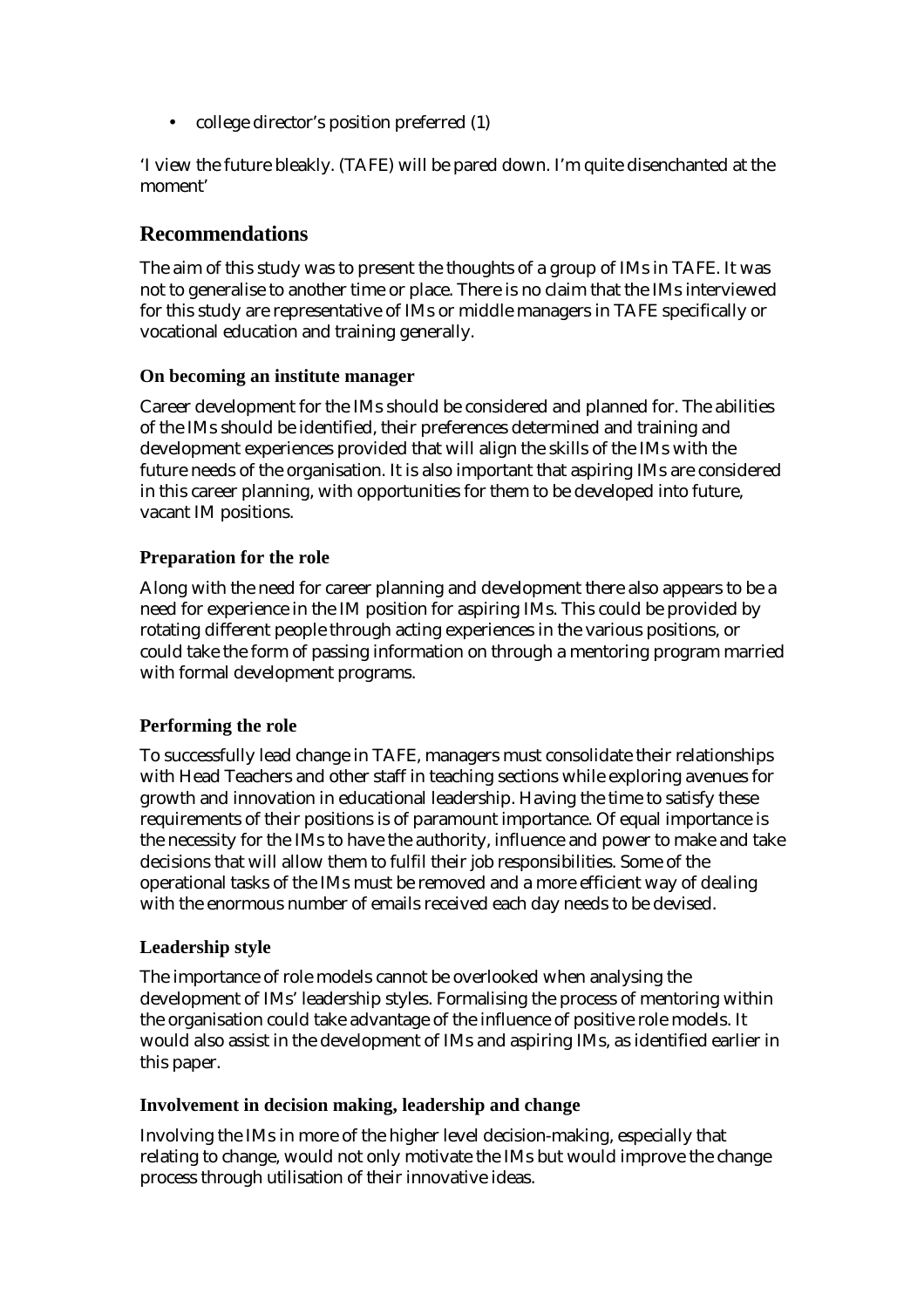#### **Professional development**

A formal mechanism should be in place to enable all IMs to learn from the experiences of others. This form of professional development does not obviate the necessity for training and development experiences that align with the need for information on future directions and innovations in TAFE. Professional development on an ongoing basis should also promote an understanding of the way change is managed constructively, particularly within the context of vocational education and training. Professional development should be tied to both the needs of the organisation and the needs of individuals within the organisation. An individual needs analysis should be conducted with each IM to determine their deficiencies in terms of competencies required by the organisation (both for their current positions and for positions they may hold in the future). This procedure should be aligned with the career planning previously discussed.

## **The future of institute managers**

The importance of the role of the IM in the current change process must be emphasised. They must be developed and supported in this role if they are to make a positive contribution to the future of TAFE. Future IMs must also be identified, supported and developed so that they can move into the role of IM with better preparation than those who currently occupy the position.

# **Conclusion**

As mentioned in the abstract, this paper is a summary of the findings of a study into how TAFE IMs are managing within the changing environment of vocational education and training. It is obviously assumed that managers in TAFE are driving the changes needed within this new environment, but this study indicates that, in fact, they are not well prepared for their roles and are not receiving the professional development needed for them to lead the changes. There appears to be a need for TAFE IMs to be better prepared for their positions and for the higher level duties they are expected to perform in these positions.

## **References**

Anderson D (1998) Training markets. In C Robinson and P Thompson (eds) Readings in Australian vocational education and training research. Adelaide: National Centre for Vocational Education Research.

Burford C (1996) Beyond tomorrow - the things that matter. Keynote address at Leadership and learning - the Deputy Principals and Leading Teachers State Conference.

Dinham S, Brennan K, Collier J, Deece A and Mulford D (2000) The world of work of the secondary head of department. Australian College of Education International Conference.

Duignan P A and Macpherson R J S (eds) (1992) Educative leadership. London: Falmer Press.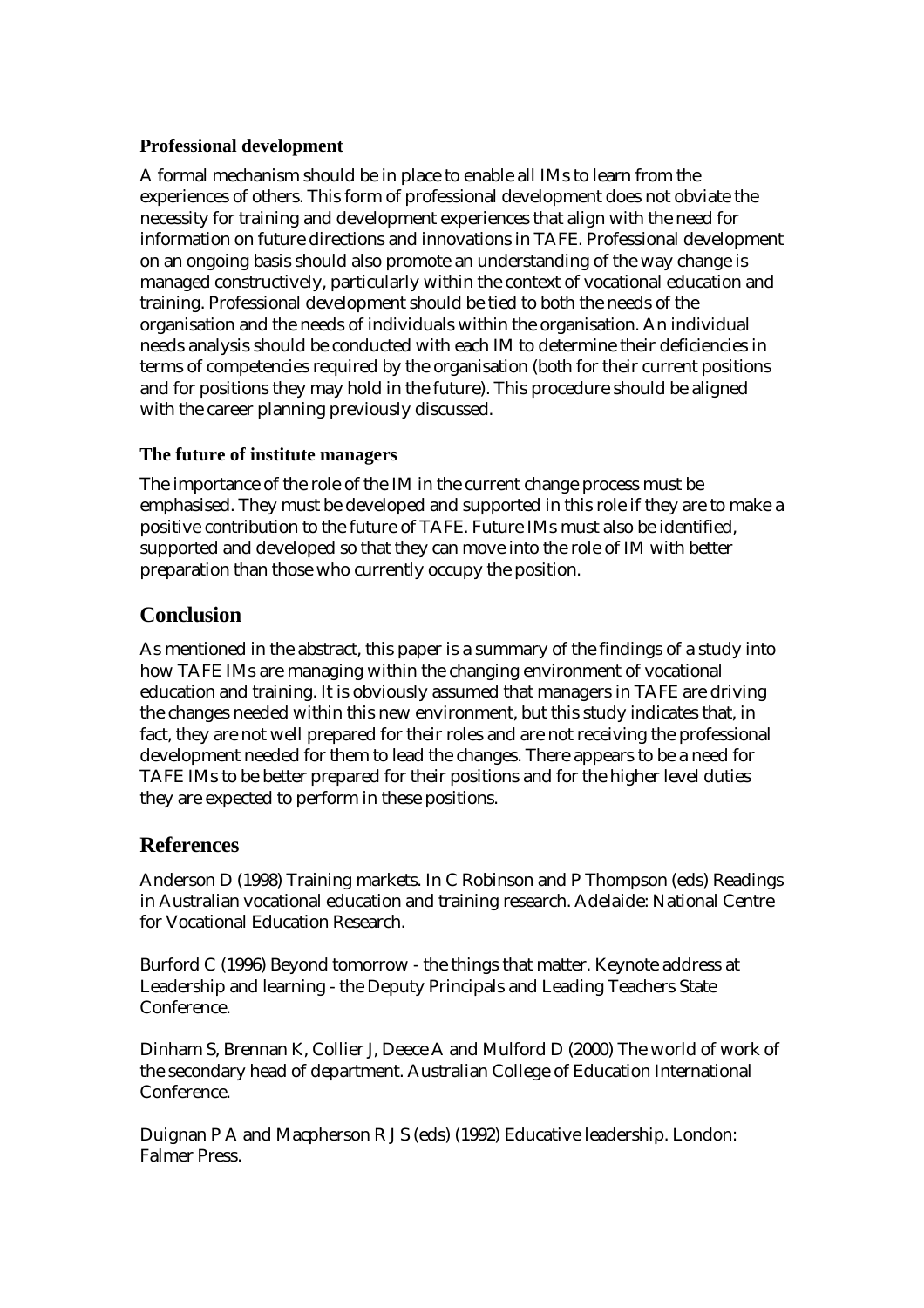Finch C R, Gregson J A and Faulkner S L (1991). Leadership behaviours of successful vocational education administrators. Journal of Vocational Education Research, vol 16, no 1, pp 1-35.

Hallinger P (1992) The evolving role of American principals: from managerial to instructional to transformational leaders. Journal of Educational Administration, vol 30, no 3, pp 35-48.

Hopkins C R, Lambrecht J J, Moss Jr J and Finch C R (1998) On-the-job experiences of vocational administrators that develop administrative capabilities. Journal of Vocational Education Research, vol 23, no 1, pp 35-54.

Lundberg D (1996) Steering through rapids: the impact of the training reform agenda on TAFE managers. Adelaide: National Centre for Vocational Education Research.

Mageean P (1987) The professional development of the TAFE teacher. Australian Journal of TAFE Research and Development, vol 3, no 1, pp 23-30.

Merriam S B (1988) Case study research in education: a qualitative approach. San Francisco: Jossey Bass.

Moran T (1998) Competitiveness is the key. In C Robinson and R Kenyon (eds) The market for vocational education and training. Adelaide: National Centre for Vocational Education Research.

Ozga J (1993) Women in educational management. Buckingham: Open University Press.

Parry K (1996) Transformational leadership. Melbourne: Pitman Publishing.

Rice A (2000a) The leadership of change - a TAFE study. In Future research, research futures. Alexandria: AVETRA.

Rice A (2000b) Management styles: a case study of women in TAFE. Australian and New Zealand Journal of Vocational Education Research, vol 8, no 2, pp 67-90.

Sergiovanni T J (1990) Value-added leadership. San Diego: Harcourt Brace Jovanovich.

Simmons M and Harris R (1998) Professional development in VET: how significant is it in today's policy context? In J McIntyre and M Barrett (eds) VET research: influencing policy and practice. Alexandria: AVETRA.

Smith C and Hutchinson J (1995) Gender: a strategic management issue. Sydney: Business and Professional Publishing.

Stevenson J (2000) Seven years of vocational education research: a review of material published in the Australian and New Zealand Journal of Vocational Education Research. Australian and New Zealand Journal of Vocational Education Research, vol 8, no 1, pp 93-133.